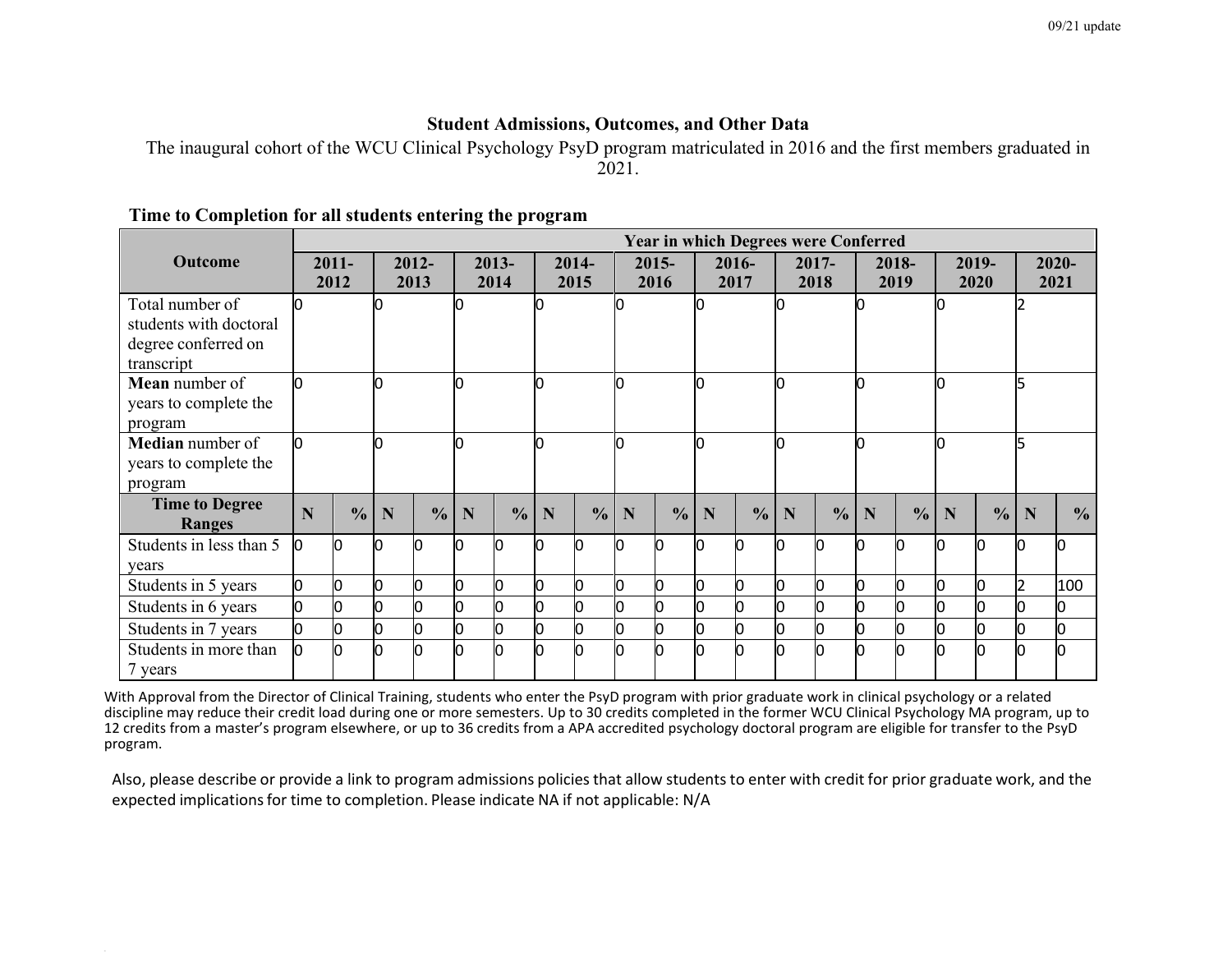# **Program Costs**

| <b>Description</b>                                                                                               | 2020-2021 1st-year<br><b>Cohort Cost</b> |
|------------------------------------------------------------------------------------------------------------------|------------------------------------------|
| Tuition for full-time students (in-state)                                                                        | $$671.00$ per credit                     |
| Tuition for full-time students (out-of-state)                                                                    | $$1,006.00$ per credit                   |
| Tuition per credit hour for part-time students (if applicable enter<br>amount; if not applicable enter " $NA$ ") | N/A                                      |
| University/institution fees or costs                                                                             | $$179.66$ per credit (In-State)          |
|                                                                                                                  | $$191.66$ per credit (out of             |
|                                                                                                                  | state)                                   |
| Additional estimated fees or costs to students (e.g. books, travel, etc.)                                        | \$500                                    |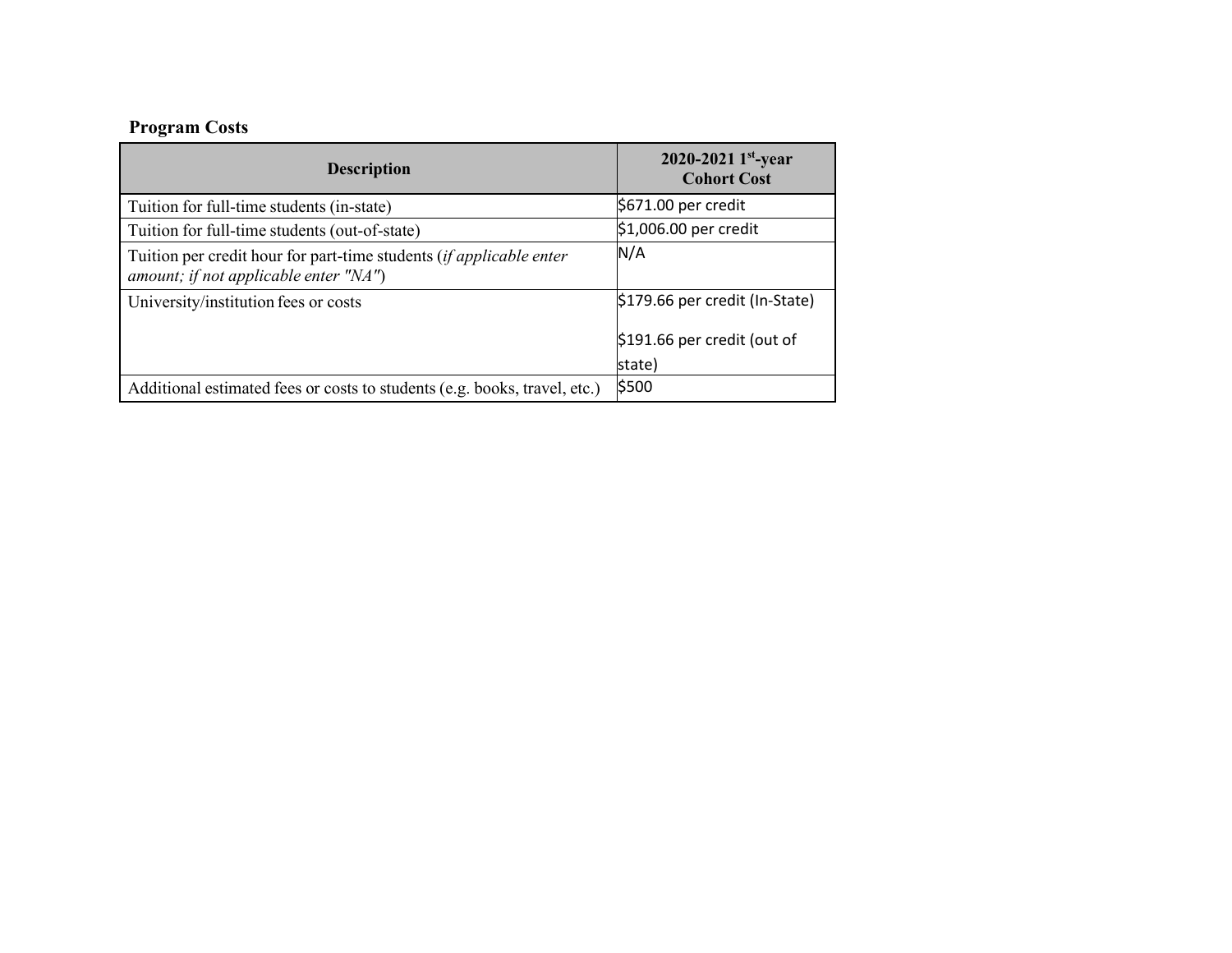### **Internship Placement –**

**Table 1**

|                               | <b>Year Applied for Internship</b> |               |          |               |      |               |       |               |      |               |       |               |       |               |       |               |       |               |          |               |
|-------------------------------|------------------------------------|---------------|----------|---------------|------|---------------|-------|---------------|------|---------------|-------|---------------|-------|---------------|-------|---------------|-------|---------------|----------|---------------|
| Outcome                       | $2011 -$                           |               | $2012 -$ |               |      | 2013-         | 2014- |               |      | 2015-         | 2016- |               | 2017- |               | 2018- |               | 2019- |               | $2020 -$ |               |
|                               |                                    | 2012          | 2013     |               | 2014 |               | 2015  |               | 2016 |               | 2017  |               | 2018  |               | 2019  |               | 2020  |               | 2021     |               |
|                               | N                                  | $\frac{0}{0}$ | N        | $\frac{0}{0}$ | N    | $\frac{1}{2}$ | N     | $\frac{0}{0}$ | N    | $\frac{1}{2}$ | N     | $\frac{1}{2}$ | N     | $\frac{0}{0}$ | N     | $\frac{1}{2}$ | N     | $\frac{0}{0}$ | N        | $\frac{0}{0}$ |
| Students who obtained         |                                    |               |          |               |      | n             |       | n             |      | n             |       |               |       |               |       |               |       | 100           | 111      | 100           |
| APA/CPA-accredited            |                                    |               |          |               |      |               |       |               |      |               |       |               |       |               |       |               |       |               |          |               |
| internships                   |                                    |               |          |               |      |               |       |               |      |               |       |               |       |               |       |               |       |               |          |               |
| Students who obtained APPIC   | l0                                 | n             | n        |               | Ŋ    | n             | h     | h             | n    | o             | lo    | n             |       |               | Ŋ     | n             | n     | h             | n        |               |
| member internships that were  |                                    |               |          |               |      |               |       |               |      |               |       |               |       |               |       |               |       |               |          |               |
| not APA/CPA-accredited (if    |                                    |               |          |               |      |               |       |               |      |               |       |               |       |               |       |               |       |               |          |               |
| <i>applicable</i> )           |                                    |               |          |               |      |               |       |               |      |               |       |               |       |               |       |               |       |               |          |               |
| Students who obtained other   | O.                                 | n             | Ю        |               | Ю    | n             | n     | n             | n    | O             | 10    | O             |       |               | Ю     | ŋ             | In    | n             | n        |               |
| membership organization       |                                    |               |          |               |      |               |       |               |      |               |       |               |       |               |       |               |       |               |          |               |
| internships (e.g. CAPIC) that |                                    |               |          |               |      |               |       |               |      |               |       |               |       |               |       |               |       |               |          |               |
| were not APA/CPA-accredited   |                                    |               |          |               |      |               |       |               |      |               |       |               |       |               |       |               |       |               |          |               |
| (if applicable)               |                                    |               |          |               |      |               |       |               |      |               |       |               |       |               |       |               |       |               |          |               |
| Students who obtained         |                                    | n             |          |               | Ŋ    | Ŋ             | n     | n             | n    | n             | 0     | n             |       |               | lO    | n             | n     | n             | n        |               |
| internships conforming to     |                                    |               |          |               |      |               |       |               |      |               |       |               |       |               |       |               |       |               |          |               |
| CDSPP guidelines that were    |                                    |               |          |               |      |               |       |               |      |               |       |               |       |               |       |               |       |               |          |               |
| not APA/CPA-accredited (if    |                                    |               |          |               |      |               |       |               |      |               |       |               |       |               |       |               |       |               |          |               |
| <i>applicable</i> )           |                                    |               |          |               |      |               |       |               |      |               |       |               |       |               |       |               |       |               |          |               |
| Students who obtained other   | 0                                  | n             |          |               | l0   | Ŋ             | n     | n             |      | n.            | lo    | n             |       |               | ln    | h             | In    | n             |          |               |
| internships that were not     |                                    |               |          |               |      |               |       |               |      |               |       |               |       |               |       |               |       |               |          |               |
| APA/CPA-accredited (if        |                                    |               |          |               |      |               |       |               |      |               |       |               |       |               |       |               |       |               |          |               |
| <i>applicable</i> )           |                                    |               |          |               |      |               |       |               |      |               |       |               |       |               |       |               |       |               |          |               |
| Students who obtained any     | lo.                                | n             | Ю        |               | Ю    | O             | n     | h             | n    | n.            | O     | 0             | Ю     | n             | O     | l0            | l3    | 100           | 11       | 100           |
| internship                    |                                    |               |          |               |      |               |       |               |      |               |       |               |       |               |       |               |       |               |          |               |
| Students who sought or        | n                                  | ი             | n        |               | n    | n             | h     | n             | n    | n             | lo    | ი             |       |               |       | 0             | l3    |               | 11       |               |
| applied for internships       |                                    |               |          |               |      |               |       |               |      |               |       |               |       |               |       |               |       |               |          |               |
| including those who withdrew  |                                    |               |          |               |      |               |       |               |      |               |       |               |       |               |       |               |       |               |          |               |
| from the application process  |                                    |               |          |               |      |               |       |               |      |               |       |               |       |               |       |               |       |               |          |               |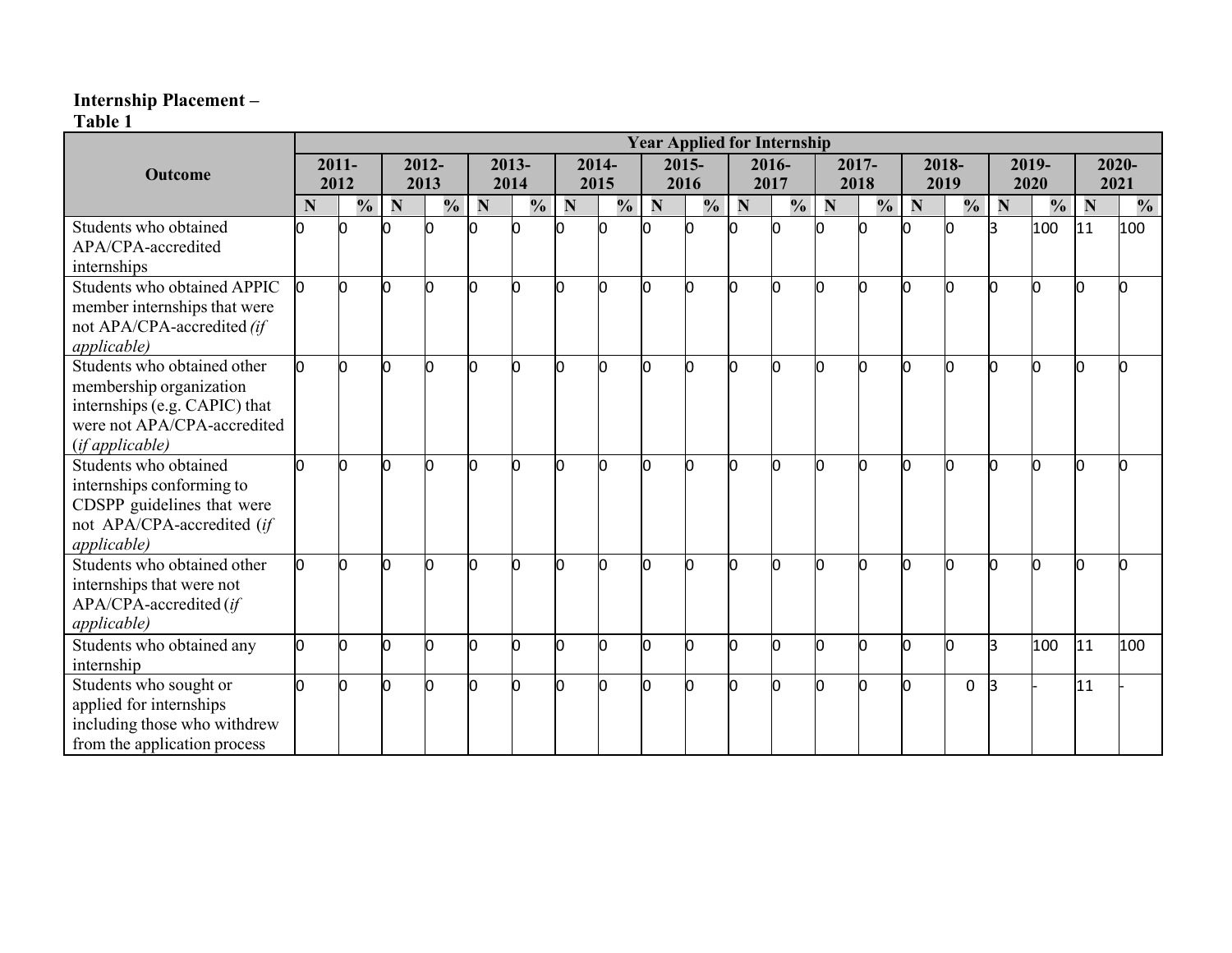### **Internship Placement -**

## **Table 2**

|                                                                                                                   | <b>Year Applied for Internship</b> |               |           |               |           |               |           |               |           |               |                  |               |                  |               |           |               |               |               |                  |               |
|-------------------------------------------------------------------------------------------------------------------|------------------------------------|---------------|-----------|---------------|-----------|---------------|-----------|---------------|-----------|---------------|------------------|---------------|------------------|---------------|-----------|---------------|---------------|---------------|------------------|---------------|
| <b>Outcome</b>                                                                                                    | $2011 - 2012$                      |               | 2012-2013 |               | 2013-2014 |               | 2014-2015 |               | 2015-2016 |               | $2016 -$<br>2017 |               | $2017 -$<br>2018 |               | 2018-2019 |               | 2019-<br>2020 |               | $2020 -$<br>2021 |               |
|                                                                                                                   |                                    | $\frac{1}{2}$ |           | $\frac{1}{2}$ |           | $\frac{1}{2}$ | N         | $\frac{1}{2}$ |           | $\frac{1}{2}$ |                  | $\frac{1}{2}$ |                  | $\frac{1}{2}$ |           | $\frac{1}{2}$ | ш             | $\frac{1}{2}$ |                  | $\frac{1}{2}$ |
| Students who sought or applied<br>for internships including those<br>who withdrew from the<br>application process | $\mathbf 0$                        |               |           |               |           |               | 0         |               |           |               |                  |               | 0                |               | 0         |               | 3             | 100           | 11               | 100           |
| Students who obtained paid<br>internships                                                                         |                                    |               |           |               |           |               |           |               |           |               |                  |               |                  |               |           |               |               | 100           | l11              | 100           |
| Students who obtained half-<br>time internships* $(if)$<br><i>applicable</i> )                                    |                                    |               |           |               |           |               |           |               |           |               |                  |               |                  |               |           |               |               |               |                  |               |

\* Cell should only include students who applied for internship and are included in applied cell count from "Internship Placement – Table 1"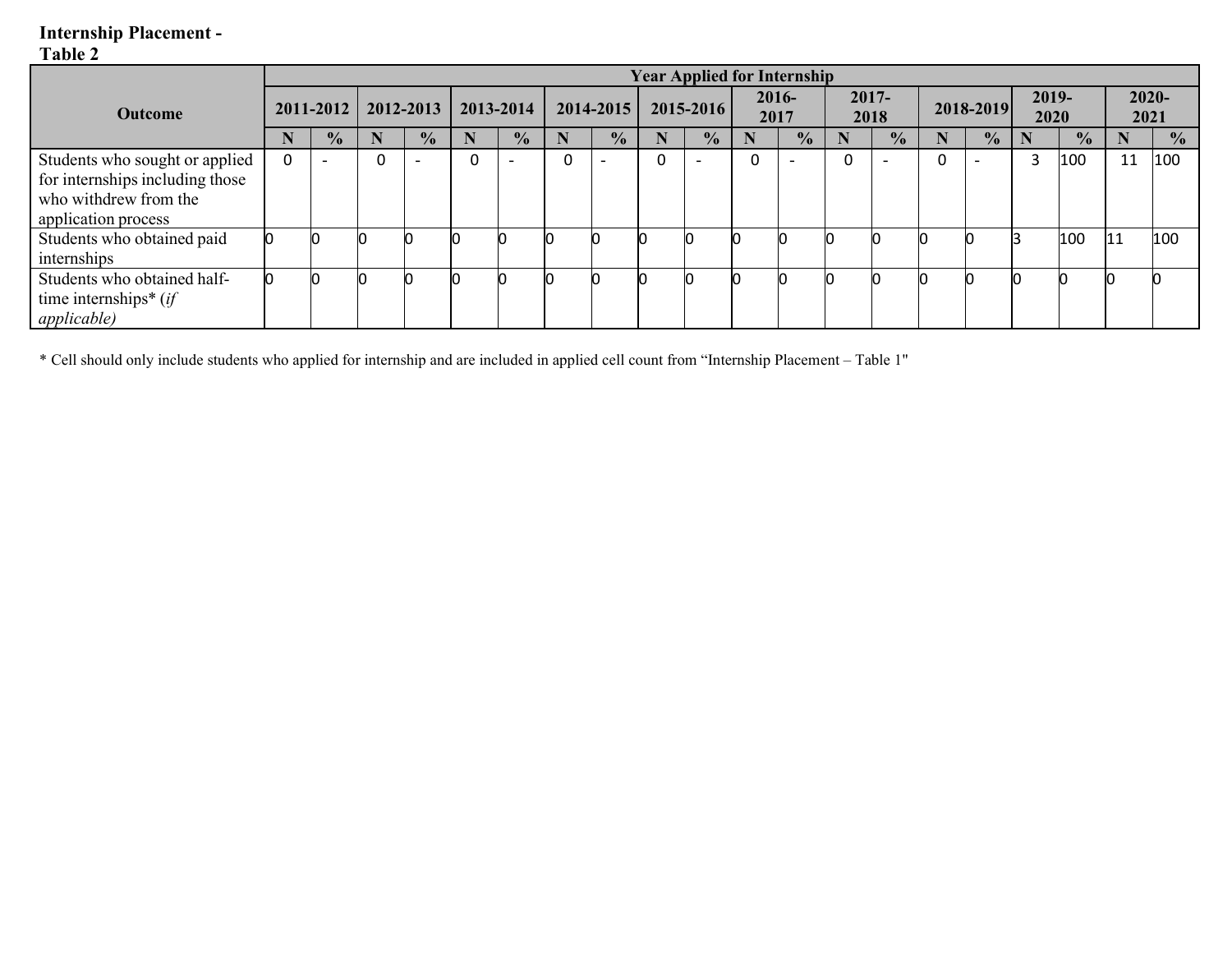## **Attrition**

|                  |                        | <b>Year of First Enrollment</b> |   |               |    |               |      |               |             |               |                         |                 |      |               |                    |               |      |                |                 |                         |
|------------------|------------------------|---------------------------------|---|---------------|----|---------------|------|---------------|-------------|---------------|-------------------------|-----------------|------|---------------|--------------------|---------------|------|----------------|-----------------|-------------------------|
|                  | 2012-2013<br>2011-2012 |                                 |   | 2013-2014     |    | $2014 -$      |      | $2015 -$      |             | $2016 -$      |                         | $2017 -$        |      | 2018-         |                    | 2019-         |      | 2020-2021      |                 |                         |
| <b>Variable</b>  |                        |                                 |   |               |    |               | 2015 |               | 2016        |               | 2017                    |                 | 2018 |               | 2019               |               | 2020 |                |                 |                         |
|                  | N                      | $\frac{1}{2}$                   | N | $\frac{1}{2}$ | N  | $\frac{1}{2}$ | N    | $\frac{1}{2}$ | $\mathbb N$ | $\frac{1}{2}$ | $\overline{\mathbf{N}}$ | $\frac{1}{2}$   | N    | $\frac{1}{2}$ | $\overline{\bf N}$ | $\frac{1}{2}$ | N    | $\frac{1}{2}$  | N               | $\frac{1}{2}$           |
| Students for     | $\bf{0}$               |                                 |   |               | n. |               | n    |               |             |               | 4                       | 100             | 10   | 100           | 10 <sup>10</sup>   | 100           | 8    | 100            | $\overline{12}$ | 100                     |
| whom this is     |                        |                                 |   |               |    |               |      |               |             |               |                         |                 |      |               |                    |               |      |                |                 |                         |
| the year of      |                        |                                 |   |               |    |               |      |               |             |               |                         |                 |      |               |                    |               |      |                |                 |                         |
| first            |                        |                                 |   |               |    |               |      |               |             |               |                         |                 |      |               |                    |               |      |                |                 |                         |
| enrollment       |                        |                                 |   |               |    |               |      |               |             |               |                         |                 |      |               |                    |               |      |                |                 |                         |
| (i.e. new)       |                        |                                 |   |               |    |               |      |               |             |               |                         |                 |      |               |                    |               |      |                |                 |                         |
| students)        |                        |                                 |   |               |    |               |      |               |             |               |                         |                 |      |               |                    |               |      |                |                 |                         |
| <b>Students</b>  | 0                      | ∩                               |   | ∩             | 0  | 0             | n    | 0             |             | 0             | $\mathcal{D}$           | 50              | 0    | ∩             | $\bf{0}$           |               | N    | $\overline{0}$ | Ю               |                         |
| whose            |                        |                                 |   |               |    |               |      |               |             |               |                         |                 |      |               |                    |               |      |                |                 |                         |
| doctoral         |                        |                                 |   |               |    |               |      |               |             |               |                         |                 |      |               |                    |               |      |                |                 |                         |
| degrees were     |                        |                                 |   |               |    |               |      |               |             |               |                         |                 |      |               |                    |               |      |                |                 |                         |
| conferred        |                        |                                 |   |               |    |               |      |               |             |               |                         |                 |      |               |                    |               |      |                |                 |                         |
| on their         |                        |                                 |   |               |    |               |      |               |             |               |                         |                 |      |               |                    |               |      |                |                 |                         |
| transcripts      |                        |                                 |   |               |    |               |      |               |             |               |                         |                 |      |               |                    |               |      |                |                 |                         |
| Students still 0 |                        | n.                              |   | n             | 0  | $\Omega$      | n    |               | ∩           | O             |                         | $\overline{25}$ | 10   | 100           | 10                 | 100           | 8    | 100            | 11              | 92                      |
| enrolled in      |                        |                                 |   |               |    |               |      |               |             |               |                         |                 |      |               |                    |               |      |                |                 |                         |
| program          |                        |                                 |   |               |    |               |      |               |             |               |                         |                 |      |               |                    |               |      |                |                 |                         |
| Students no      | $\mathbf{r}$           | n.                              | U | ∩             | 0  | $\Omega$      | n    | U             | ∩           | n             |                         | 25              | O.   | n             | 0                  | $\Omega$      | n    | $\overline{0}$ |                 | $\overline{\mathbf{x}}$ |
| longer           |                        |                                 |   |               |    |               |      |               |             |               |                         |                 |      |               |                    |               |      |                |                 |                         |
| enrolled for     |                        |                                 |   |               |    |               |      |               |             |               |                         |                 |      |               |                    |               |      |                |                 |                         |
| any reason       |                        |                                 |   |               |    |               |      |               |             |               |                         |                 |      |               |                    |               |      |                |                 |                         |
| other than       |                        |                                 |   |               |    |               |      |               |             |               |                         |                 |      |               |                    |               |      |                |                 |                         |
| conferral of     |                        |                                 |   |               |    |               |      |               |             |               |                         |                 |      |               |                    |               |      |                |                 |                         |
| doctoral         |                        |                                 |   |               |    |               |      |               |             |               |                         |                 |      |               |                    |               |      |                |                 |                         |
| degree           |                        |                                 |   |               |    |               |      |               |             |               |                         |                 |      |               |                    |               |      |                |                 |                         |